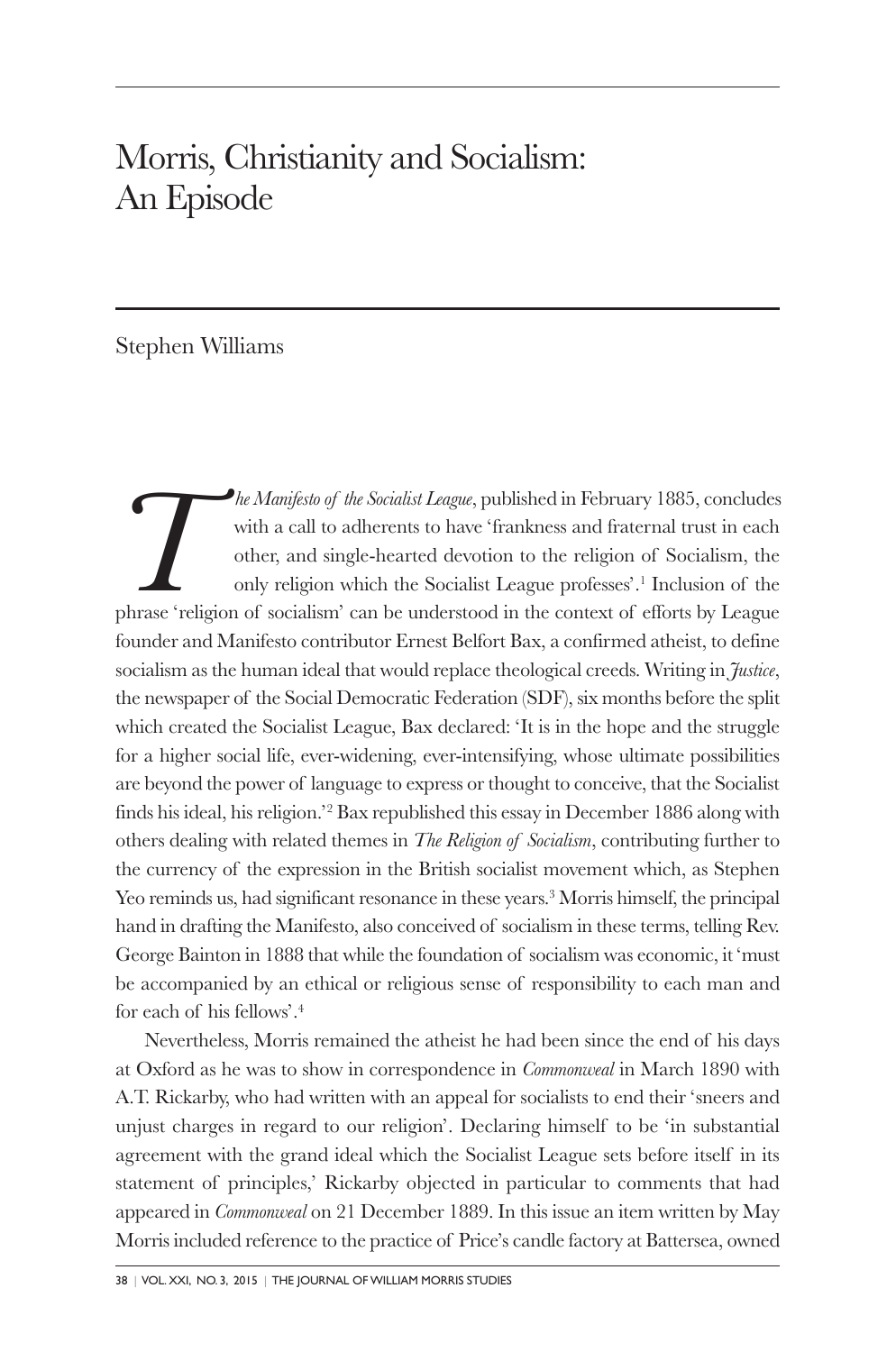by the Christian evangelical and paternalist Wilson family, only to employ girls 'of good character' and that once a girl 'loses her character,' to dismiss her. Recounting a conversation with her informant May Morris went on: 'Seriously, is it not time that even the pious and virtuous made a mental effort, and try to understand what they drive men and women to by their false sentiment and false notions of moral purity? Price sheds his shining light amid a crowd of less virtuous factories of "extremely bad character", as my friend said with bated breath, "where prostitutes are content to take a lower wage to eke out their shameful trade". Is it not just possible that houses of fair and fame send them thither on casting them out of doors? The religious mind thus turns a deaf ear to all argument, however; I receive a pious smile and "The Lord's will be done."<sup>5</sup>

Rickarby revealed that he had the 21 December edition of *Commonweal* 'put into my hands on Tuesday at Lambeth Baths,' placing him at the widely reported lecture given by Bishop Alfred Barry on 25 February, which ended in confusion following protests by socialists. Barry's lecture, the fourth in a series of six on aspects of Christianity and Socialism, had been commissioned by the bishop of Rochester, Anthony Thorold, whose diocese included swathes of poverty-stricken riverside south London. Almost certainly responding to the growing influence of socialists in local politics and the militancy of the gas stokers at this time on strike at the works of the South Metropolitan Gas Company, the bishop, a conservative in politics who regarded 'the confiscation of capital as an act of madness', asked his friend and suffragan bishop, a theological scholar, to state the position of the Church on the major questions of the day.6

Barry's lectures, delivered in February and March 1890, were well attended, with each meeting registering more than one thousand present and all reporters in agreement that the majority of these were workingmen, Bishop Thorold's stated target audience. The underlying themes of the lectures, doubtless following Thorold's guidelines, were that while the Church needed to engage seriously with the advance of socialism, it could not accept the socialist critique of private property or the insistence on the incompatibility of the interests of capital and labour, which Barry believed to be exemplified in 'the violence of language, the intolerance of opposition, and the unreasonable and even arrogant pretensions, of some prominent representatives of the "new trade unionists"'.7 Barry called on the Church to engage 'the whole human life in all its social relations, and bring the moral principles of the Gospel [...] to bear more effectively upon a civilized society'.<sup>8</sup>

After each lecture contributions from the floor were invited with those wishing to speak submitting a note to the chairman in advance. According to Barry the discussion after each lecture was marked by 'a vehement and often passionate,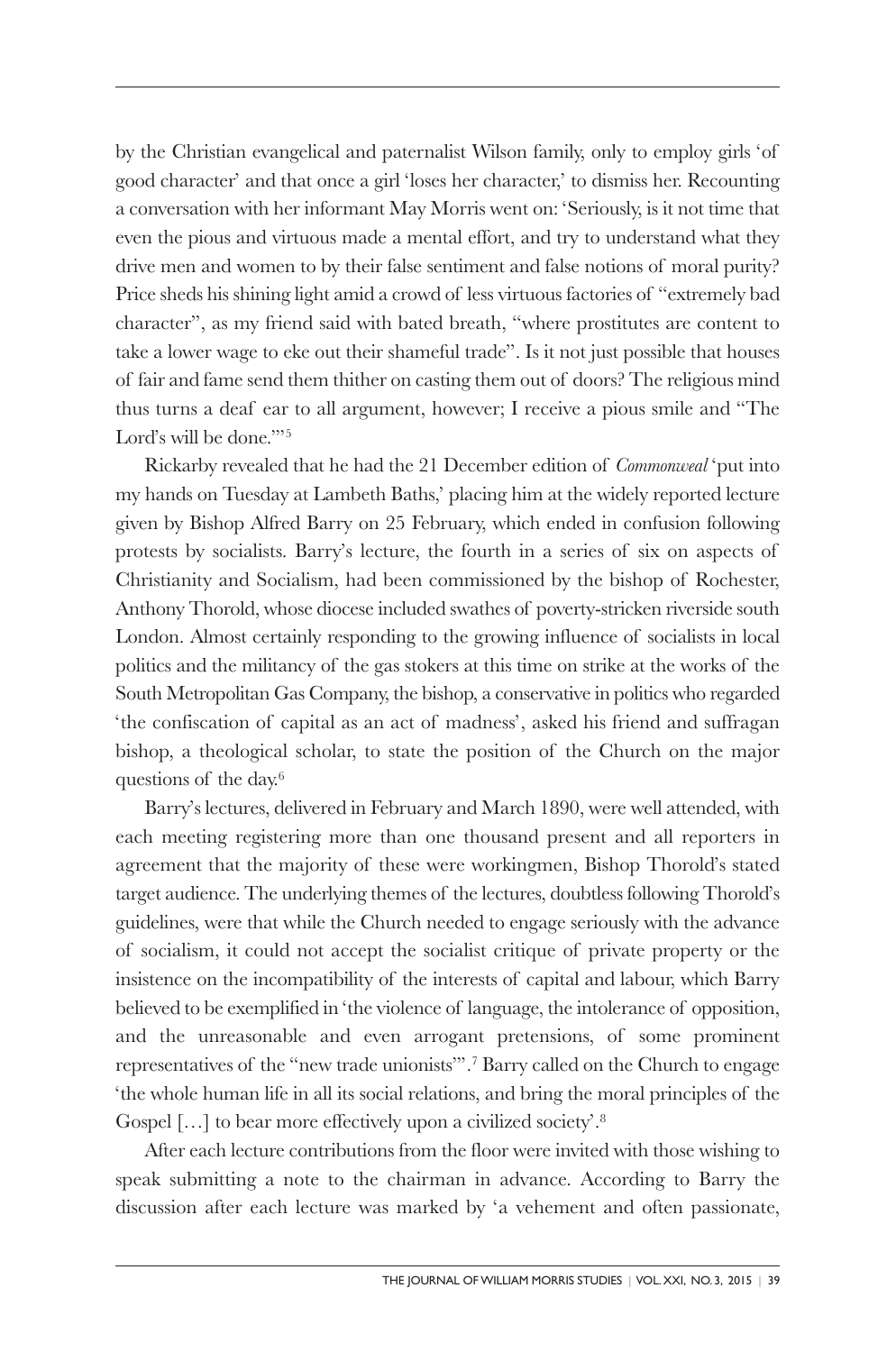denunciation of the whole existing condition of society, showing a deep-seated discontent, indicating again and again an impatience of gradual development, involving distrust of purely moral influences, and a desire to right all supposed wrongs, either by despotic law, or by revolutionary violence. The hostility manifested was not to Christianity as such. In fact, some few distinctly anti-Christian attacks fell very flat. It was the existence of property, especially in land, and to social superiority of all kinds. It was loudly asserted that capital and labour were irreconcilable enemies; that the condition of the unskilled workmen was one of slavery  $[\,\ldots]$  and that the country in which they had no proper stake could not claim from them loyalty or patriotism.'9

Although detailed reports of these discussions are not existent, we know that a number of participants criticised the Church for an historic failure to stand against injustice, a position Barry was accused of upholding. The Christian Socialist reporter of *The Church Reformer* wrote that the bishop 'denied that anything fairly to be called industrial slavery now existed in England […] he had no complete answer to the speaker who said that, face to face with starvation for his family, he must, like a horse, take the work he did and that in that work he was considered a "thing", number "so and so", a machine for turning out so much work, of the most monotonous and mechanical kind'.10 Similarly, when the bishop advised workmen to consider the interests of their employers it was greeted with 'an outburst of derisive laughter'.11

It is likely that the Socialist League made a planned intervention in the discussions, with Charles Mowbray, a leading anarchist among the League's activists, travelling from his Shoreditch home to Lambeth to contribute to the first four debates.12 The locally prominent Fabian and Social Democratic Federation member Nelson Palmer also spoke on a number of occasions, claiming in an earlier debate that 'Jesus was a Socialist; his Gospel was socialist and his early disciples were communists – having all things in common'.13 Clearly hostile to the socialists, the reporter of the local Liberal-leaning newspaper contrasted the bishop's contributions to those of his opponents thus: 'His polished manner and conciliatory style stood out in strong contrast on Tuesday with the manner and style of his word-protagonists, who said many unpleasant things in a very excitable and unpleasant way. Bishop Barry is a man of considerable embonpoint with a happy, beaming face as though he has "slept o'nights", whereas the advocates of Atheism and Socialism were thin and raspy in speech and person, as though "tired nature's sweet restorer", balmy sleep, "ne'er lighted their lids".'14

Morris himself turned up at Barry's fourth lecture on 'Christianity and Trade' on 25 February, where the bishop connected his previous remarks on the sanctity of private property with the need to trade and for self-interest to be the legitimate motivation of individuals engaged in this process. Morris, who was stricken with a long-standing bad cold so that 'his voice had lost some of its natural kindness', was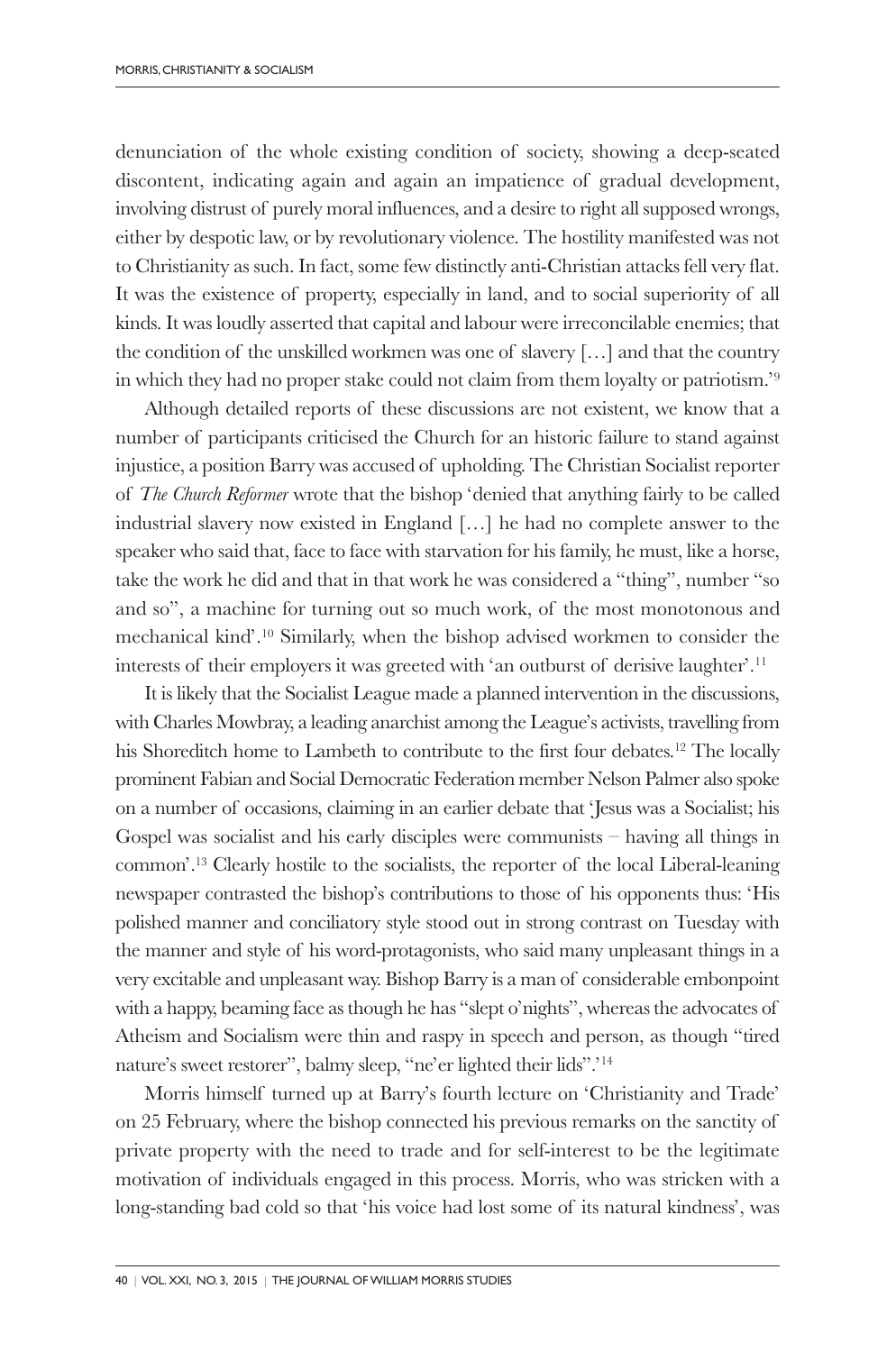first into the debate saying he believed the lecture was 'an entire evasion of the whole subject, as the bishop had not told them what he meant by property. Morality, he admitted, was necessary for any society not resembling wild beasts; but why preach morality to a society founded on robbery? The bishop's arguments were good if he was addressing a society of equals; but his morality, ethics, economics and religion were those of the middle-classes. Free competition was also possible among a society of equals who would not desire to compete with one another. The union of capital and labour was that of a tiger and the lamb. The contract as to wages was not a free but compulsory one. Wages were from beginning to end a piece of oppression, and the rations of a slave.'15

At this point, the chairman Arthur Arnold, a Liberal Alderman on the London County Council and former MP, intervened and stopped Morris speaking on the grounds that he had run out of time. Several others joined the debate including a member of the local branch of the Guild of St. Matthew, the Christian Socialist group, after which Arnold's announcement of the next speaker caused 'uproar' in the hall, as socialists objected to what they believed to be biased chairmanship in favour of Barry's views. The protest was seemingly led by Mowbray who, amid the confusion, was allowed to address the audience when the designated speaker waived his right to speak. Mowbray's words, however, were drowned out by cries from Barry supporters and so with 'a perfect babel of confusion prevailing', lasting some forty minutes, the chairman and the bishop left the hall and the audience dispersed.16

Predictably, the socialists were blamed by some for the disruption, none more so than by H.H. Champion, who in the SDF split had remained loyal to the Federation's leadership but subsequently operated independently through his own publications, among them *Labour Elector*, launched in 1888.17 It was in this weekly that Champion asserted that at the Lambeth meeting there had been a denial of free speech by 'Mr Morris and his "comrades", communication with whom had apparently corrupted not only his good manners but his ideas of fair play. They attend these meetings in force, bait and interrupt the speaker, and finally bring the meeting to a close in wild confusion. A pretty occupation, truly, for one of the first men of Europe.'18 Writing in defence of the socialists in *Commonweal* under the byeline 'S', almost certainly the sub-editor Henry Halliday Sparling who was at the Lambeth meeting, explained why it had been necessary to correct the bishop on points of socialism he did not understand. In response to this, Sparling wrote, the 'soup and blanket brigade tried to howl down the daring socialists who ventured to criticise the bishop, while the sympathisers with the latter retorted in kind. But it was not the socialists who began.'<sup>19</sup>

Although Rickarby was present at the meeting he did not mention it specifically in his letter to *Commonweal*, preferring instead to stay on theological ground in a call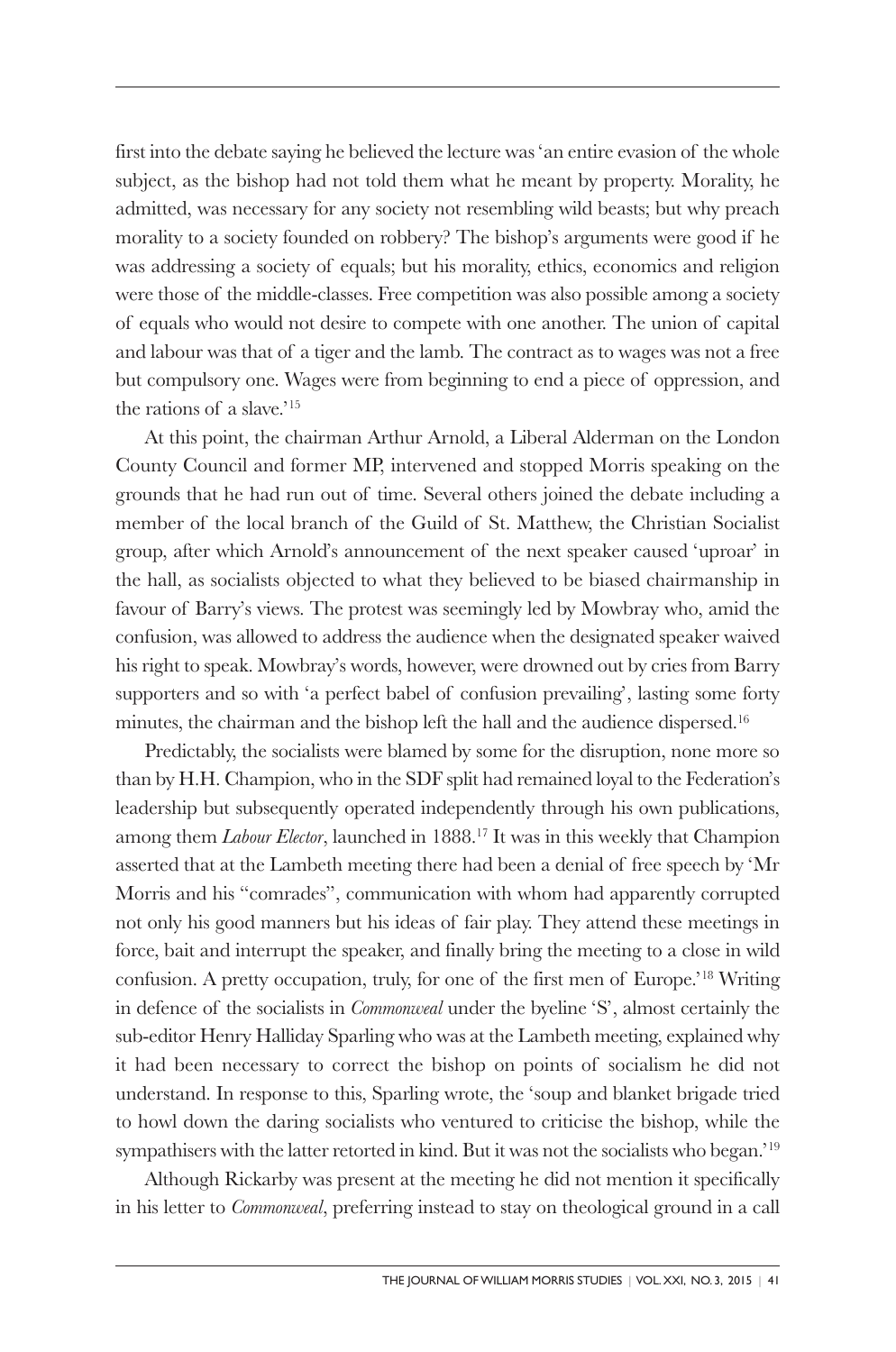for greater understanding by socialists of Christianity. In particular, he wished socialists would understand that Christianity 'puts no bar whatever to the amplest scheme of socialism; and although, an essentially spiritual revelation, and a revelation addressed to all time, the New Testament is necessarily neutral in regard to particular institutions of society which, of course, must always be adjusted according to the natural development of the age, yet the political scheme of the Mosaic Code is certainly of a socialistic nature'. Rickarby further noted that as some socialists claimed Christ's teaching in their favour, they also needed to recognise that 'real Christianity and actual Christianity are not necessarily the same'.

Morris's courteous reply to Rickarby rejected the assertion that Christianity could be neutral to political and social institutions, because it was inevitably founded on a system of morality. If major societal change was to occur, Morris wrote, it could not rest on a discredited Christian morality whose 'explanations of natural facts or theory of life […] people have ceased to believe'. Similarly, Morris believed Rickarby's dichotomy of 'real' and 'ideal' Christianity to be erroneous because it never existed in ideal form. Christianity developed in 'historic sequence' under which it had been conditioned by social, economic and political circumstances, as in its most recent form where it was shaped by 'the sordid commercialism of modern capitalism', which in turn resulted in the 'bundle of hypocrisies which […] Mr. Rickarby and other Christian Socialists condemns'. Morris went on: 'When this beggarly period has been supplanted by one in which Socialism is realized, will not the system of morality, the theory of life, be all-embracing, and can it be other than the Socialistic theory? Where then will be the Christian ethic? – absorbed in Socialism. No separate system of ethics will then be needed…'

At the time of the correspondence Alfred Truland Rickarby was in his early forties, working as the chief clerk to Thomas Graham Jackson, the Arts and Craftsinfluenced architect who was on friendly terms with Morris.20 In Jackson's office since a boy in the early 1860s, Rickarby attended evening classes at King's College, London where he was taught divinity by Alfred Barry, who had been appointed principal in 1868.21 The College's award of Associateship was made with special distinction to Rickarby in 1871 and was followed by Church of England ordination as a deacon.<sup>22</sup> He did not, however, become a priest in a parish, opting instead to stay with Jackson, whose reminiscences of the early 1900s describe 'a venerable grey-haired person who dresses in a semi-clerical garb and is sometimes supposed to be my chaplain'.23 Living in the Vauxhall and Clapham areas of south London, Rickarby was active in the local branch of the Anglo-Catholic English Church Union and a regular correspondent to *The Church Times* and *The Tablet* and occasionally in the mainstream national press in the 1890s, offering views on liturgy, ritualism and priesthood. Only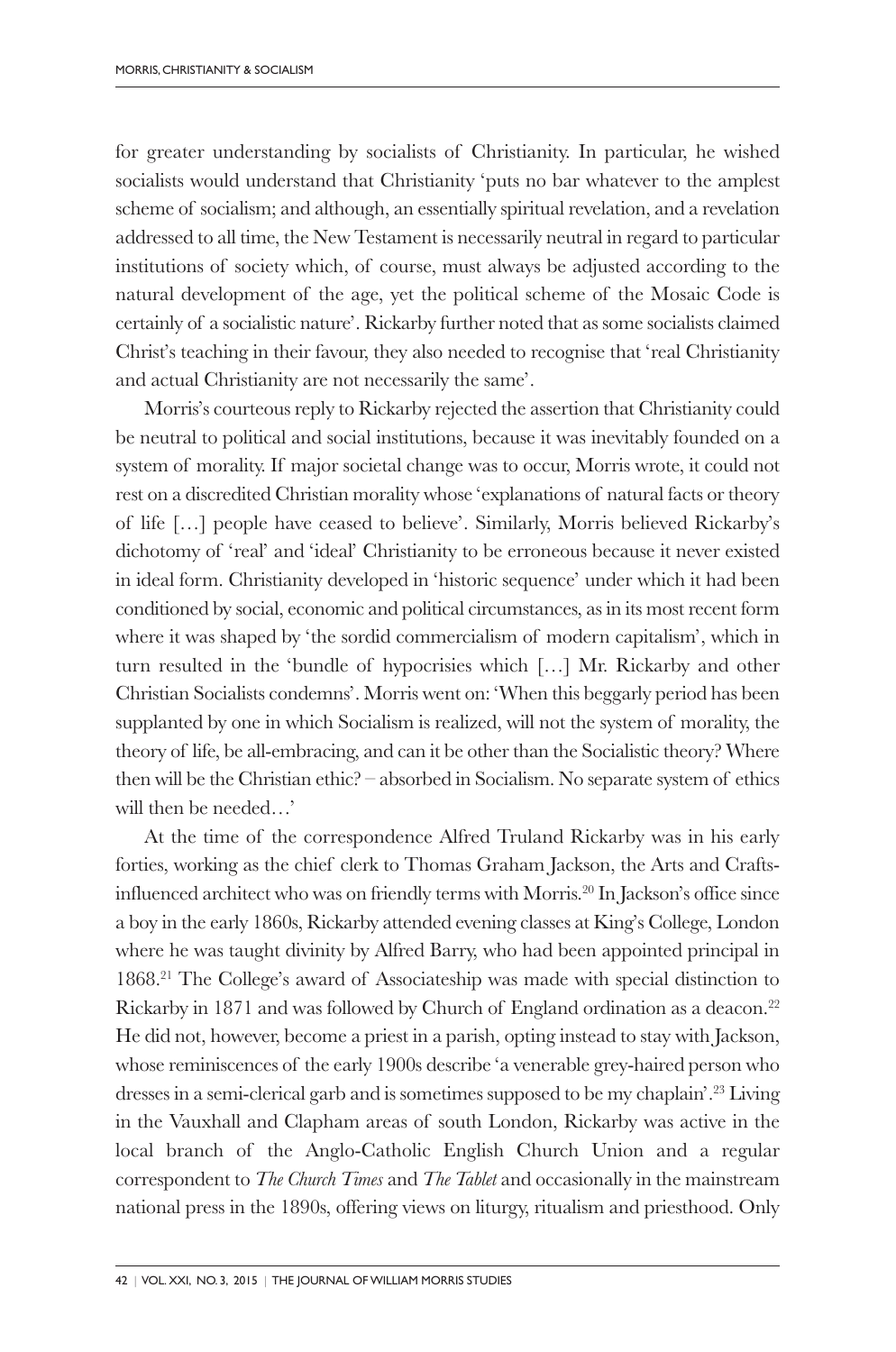once, in 1885, did he write explicitly with views on social and political matters when defending the Church of England's spending on art and architecture and asserting that answers to social problems 'must come from society at large. The individual must be protected from the scramble of competition. Workhouses must be transformed into workshops, where the unemployed may obtain honourable and adequately paid work. And, if employers cannot be got to pay their employees enough to cover the cost of decent lodging, clothes, and food, a proper supplement to their earnings must be obtainable in the form of out-door-relief.'24

Although probably influenced by the Christian Socialism that had had a presence at King's since F.D. Maurice's arrival in the 1840s, Rickarby appears not to have followed those clergymen who joined the Guild of St. Matthew where, given his High Church preference, he would have found a congenial environment. Had he done so, he would have joined a thriving branch in Lambeth with a number of prominent clergymen in membership, but his name is absent from the extensive reports published monthly by *The Church Reformer*. On retirement from Jackson's office in or around 1908, he moved to Steyning and then Ifield, West Sussex where, although known locally as Reverend Rickarby, he held no religious office in the local church or the Chichester Diocese. His death in April 1924 went almost unnoticed.25

The short but illuminating correspondence with Rickarby in *Commonweal* and the intervention at the Lambeth meeting are of interest because Morris rarely commented on matters of theology, yet here he was dealing with first principles and making his position clear. Whilst undoubtedly an admirer of the commitment and integrity of Christian Socialists such as those led by the Rev. Stewart Headlam in the Guild of St. Matthew, Morris deplored the hypocrisy of the established church, which he believed to be compliant in the subjugation of the working class.26 The episode is also of significance because it confirms that Morris held atheist views, about which he had become convinced by the end of his time at Oxford and which he was to hold for the rest of his life.<sup>27</sup>

## **NOTES**

- 2. Quoted in John Cowley, *The Victorian Encounter with Marx: A Study of Ernest Belfort Bax* (London: British Academic Press, 1992), p. 63.
- 3. Stephen Yeo, 'A New Life: The Religion of Socialism in Britain, 1883-1896', *History Workshop Journal*, 4: 1 (Autumn 1977), 5-56 (6).
- 4. Morris to Rev. George Bainton, 2 April 1888, in *The Collected Letters of William Morris*, ed. by Norman Kelvin, 4 vols in 5 (Princeton: Princeton University Press, 1984-1986), II, p. 736. (Afterwards Kelvin).

<sup>1.</sup> *The Manifesto of the Socialist League* was published in the February 1885 edition of *Commonweal*. The *Manifesto* was adopted with some amendment by the League's first Conference in July but retained the concluding phrase including the reference to the 'religion of Socialism'. It is reproduced in E. P. Thompson, *William Morris: Romantic to Revolutionary* (London: Lawrence and Wishart, 1955), pp. 849- 57.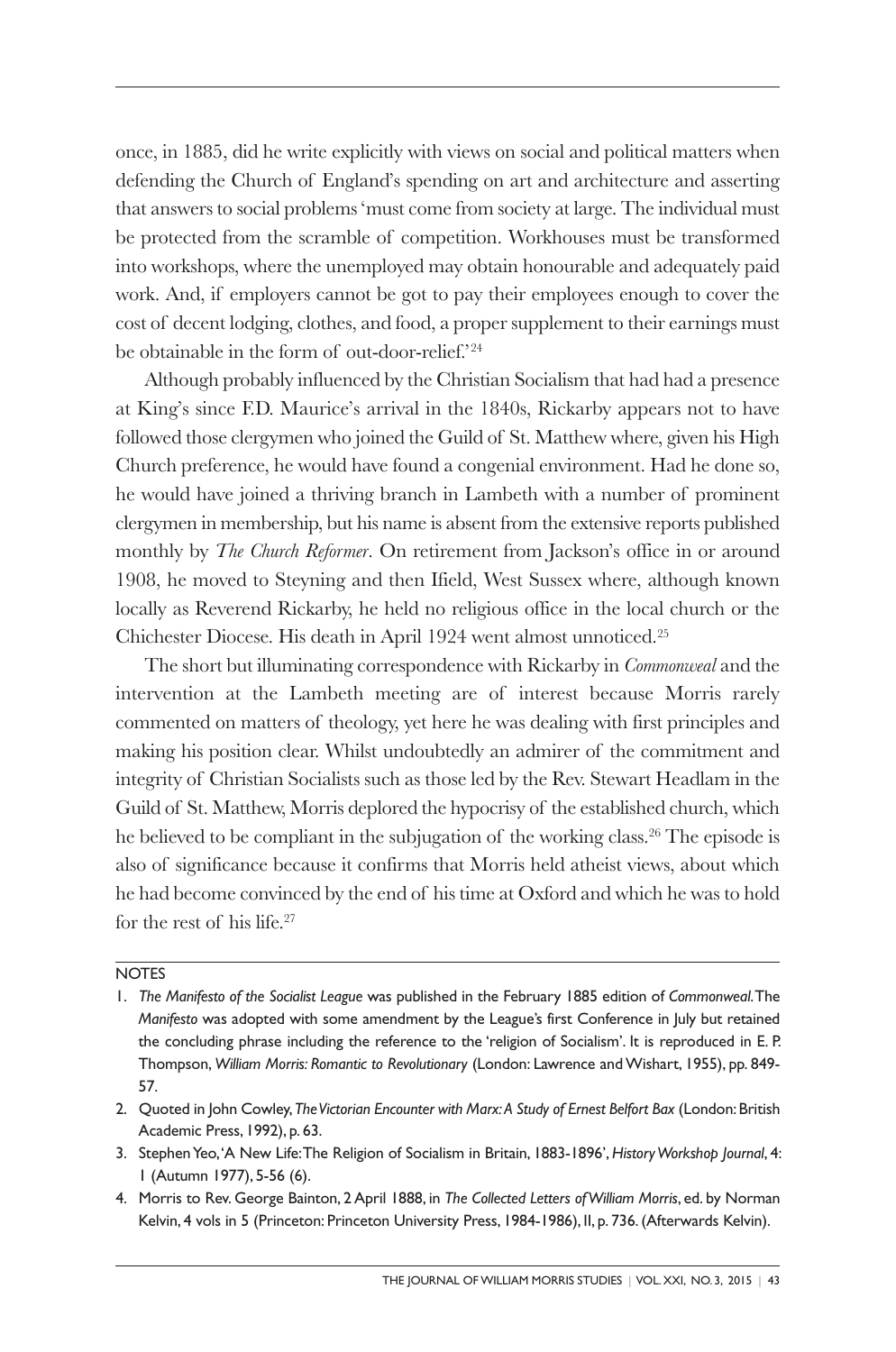- 5. 'M.M.', 'Notes on News', *Commonweal*, 5: 206 (21 December 1889), 404-5; A.T. Rickarby, 'Correspondence: Christianity and Socialism', *Commonweal*, 6: 216 (1 March 1890), 67; Morris, 'Correspondence: Christianity and Socialism', *Commonweal*, 6: 217 (8 March 1890), 77. Morris's contribution is reproduced in William Morris, *Political Writings: Contributions to 'Justice' and 'Commonweal' 1883-1890*, ed. by Nicholas Salmon (Bristol: Thoemmes Press, 1994), pp. 467-68. (Afterwards Morris, *Political Writings*).
- 6. C.H. Simpkinson, *The Life and Work of Bishop Thorold* (London: Isbister & Co, 1897), p. 284; for Thorold's conservatism, see Jill Durey, 'The Evangelicalism of Bishop Anthony Wilson Thorold (1825-1895)', *Churchman*, 118: 2 (Spring 2004), 151-164; see also A.R. Buckland, 'Thorold, Anthony Wilson (1824- 1895)', rev. by Triona Adams, in *Oxford Dictionary of National Biography*, ed. by H.C.G. Matthew and Brian Harrison (Oxford: Oxford University Press, 2004; online edn, May 2006) [www.oxforddnb.com/view/ article/27370, last accessed 4 August 2015]. For Bishop Barry, see E.H. Pearce, 'Barry, Alfred (1826- 1910)', rev. by David Hilliard, in Matthew and Harrison, eds, *Oxford Dictionary of National Biography* [www.oxforddnb.com/view/article/30621, last accessed 4 August 2015].
- 7. Alfred Barry, *Lectures in Christianity and Socialism: Delivered at Lambeth Baths, February and March 1890* (London: Cassell, 1890), p. xv.
- 8. *Ibid.*, pp. xv-xvi.
- 9. *Ibid.*, p. xiii.
- 10. 'Bishop Barry's Lecture', *The Church Reformer*, April 1890, p. 80. *The Church Reformer* also carried a critical review of Barry's views when the content of the lectures were published in November 1890. Interestingly, the book was reviewed by Thomas Chapman Collings, Evening Theological Dean at King's College, London. 'Bishop Barry and Christian Socialism', *The Church Reformer*, January 1891, pp.17-18.
- 11. 'Bishop Barry's Fourth Lecture', *South London Press*, 1 March 1890, p. 1.
- 12. For Charles Mowbray, see Florence Boos's biographical notes to 'William Morris's Socialist Diary', *History Workshop Journal*, 13: 1 (Spring 1982), 1-76 (69).
- 13. 'Pick Up Notes', *South London Press*, 15 February 1890, p. 4.
- 14. *Ibid.*
- 15. 'Our London Correspondence', *Manchester Guardian*, 27 February 1890, p. 5; 'Bishop Barry's Lecture at Lambeth', *Pall Mall Gazette*, 26 February 1890, p. 6.
- 16. 'Bishop Barry and the Socialists', *South London Observer*, 1 March 1890, p. 3.
- 17. For Champion, see John Barnes, *Socialist Champion: Portrait of a Gentleman as Crusader* (Melbourne: Australia Scholarly Publishing, 2006).
- 18. *Labour Elector*, 3: 62 (8 March 1890), 1.
- 19. 'S.', 'Notes', *Commonweal,* 6: 220 (29 March 1890), 100.
- 20. Morris, *Political Writings*, pp. 467-68; for Jackson and Morris, see William Whyte, *Oxford Jackson: Architecture, Education, Status and Style, 1835-1924* (Oxford: Oxford University Press, 2006).
- 21. F.J.C. Hearnshaw, *The Centenary History of King's College London 1828-1928* (London: G. Harrap, 1929), pp. 318-324.
- 22. *Calendar of King's College, London, 1868-1872*, King's College, London; King's College Archives KA/E/EV22.
- 23. Basil H. Jackson, ed., *Recollections of Thomas Graham Jackson 1835-1924* (London: Oxford University Press, 1950), p. 86.
- 24. 'Religion and Art', *The British Architect*, 16 October 1885, p. 171.
- 25. 'Crawley and Ifield', *Sussex and Surrey Courier*, 22 May 1924, p. 8; Norman Kelvin's meticulous annotation of Morris's correspondence accurately gives Rickarby's year of death and clerical title as 'Reverend' although he did not publish with that title – always as 'A.T. Rickarby'. Kelvin, III, pp. 146-47.
- 26. Headlam served with Morris on the Executive of the Law and Liberty League, established to defend those protesting the closure of Trafalgar Square to demonstrations in the winter of 1887. See John Richard Ovens, *Stewart Headlam's Radical Anglicanism:The Mass, the Masses and the Music Hall* (Urbana: